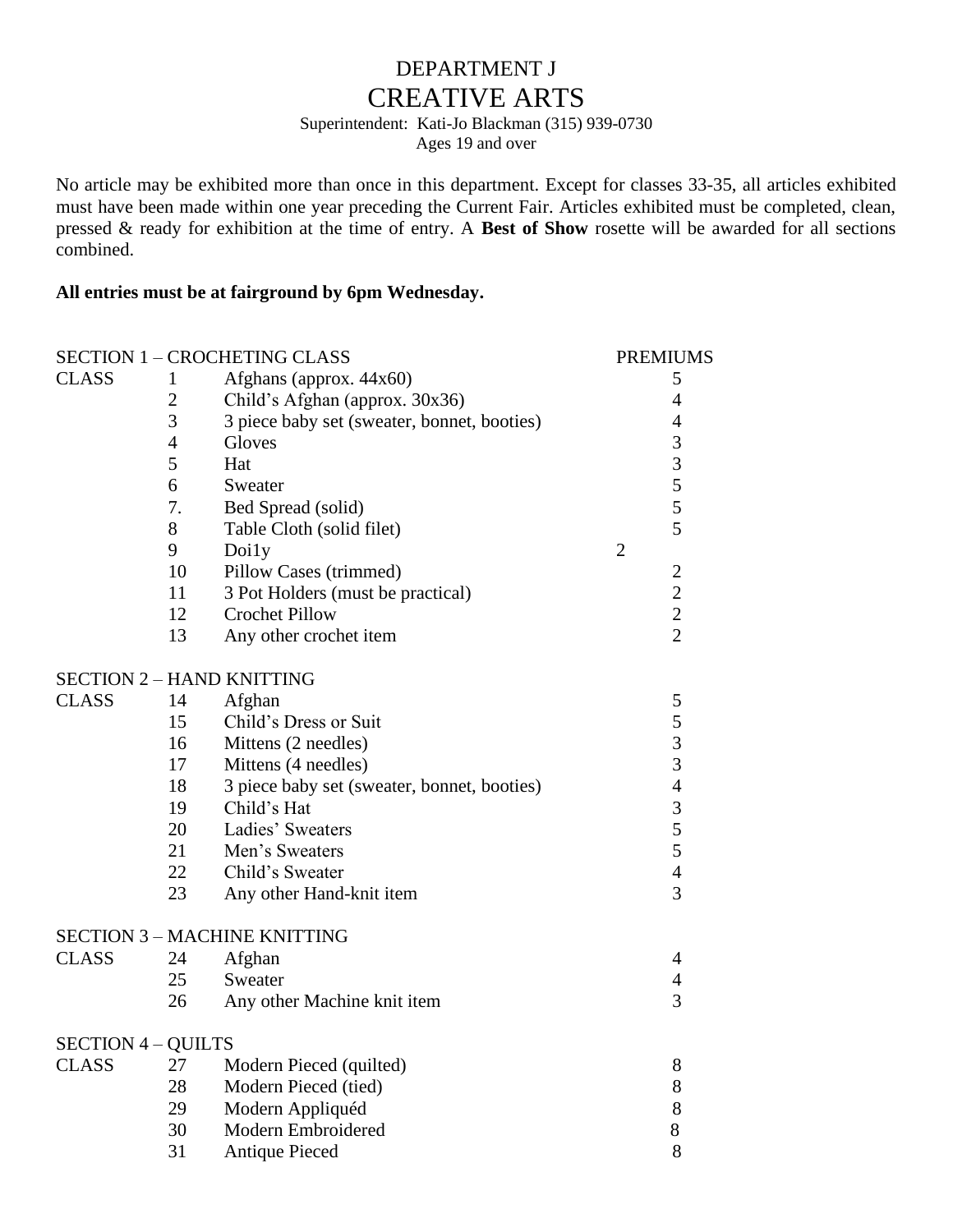|                         | 32<br>33<br>34<br>35<br>36<br>37 | Antique Appliquéd<br>Antique Embroidered<br>Novelty Quilt<br>Crib Quilt<br><b>Wall Hanging</b><br><b>Pieced Pillow</b> | 8<br>$8\,$<br>8<br>5<br>$\overline{3}$<br>$\overline{2}$ |
|-------------------------|----------------------------------|------------------------------------------------------------------------------------------------------------------------|----------------------------------------------------------|
|                         |                                  | SECTION $5 - RUGS - 3'x5'$ & under                                                                                     |                                                          |
| <b>CLASS</b>            | 38                               | <b>Braided Wool</b>                                                                                                    | $\mathfrak{Z}$                                           |
|                         | 39                               | Braided other material                                                                                                 | $\mathfrak{Z}$                                           |
|                         | 40                               | Braided, Chair or Table Pads                                                                                           |                                                          |
|                         | 41                               | Hooked, wool rags                                                                                                      | $\begin{array}{c}\n233 \\ 333\n\end{array}$              |
|                         | 42                               | Hooked, rug with yarn                                                                                                  |                                                          |
|                         | 43                               | Hooked, using latch hook                                                                                               |                                                          |
|                         | 44                               | Needlepoint rug                                                                                                        |                                                          |
|                         | 45                               | Tufted rug                                                                                                             |                                                          |
|                         | 46                               | Crocheted rug                                                                                                          | $\overline{3}$                                           |
|                         |                                  | <b>SECTION 6 - SEWMANSHIP GARMENTS</b>                                                                                 |                                                          |
| <b>CLASS</b>            | 47                               | <b>Infant Male</b>                                                                                                     | $\overline{2}$                                           |
|                         | 48                               | <b>Infant Female</b>                                                                                                   |                                                          |
|                         | 49                               | Child Male                                                                                                             | $\frac{2}{3}$                                            |
|                         | 50                               | <b>Child Female</b>                                                                                                    | $\overline{3}$                                           |
|                         | 51                               | <b>Adult Male</b>                                                                                                      | $\overline{4}$                                           |
|                         | 52                               | <b>Adult Female</b>                                                                                                    | $\overline{4}$                                           |
| <b>OTHER SEWN ITEMS</b> |                                  |                                                                                                                        |                                                          |
| <b>CLASS</b>            | 53                               | Apron                                                                                                                  | 2                                                        |
|                         | 54                               | Tote Bag                                                                                                               | $\overline{2}$                                           |
|                         | 55                               | Any other sewn item                                                                                                    | $\overline{2}$                                           |
|                         |                                  | <b>SECTION 7 - CROSS STITCHING</b>                                                                                     |                                                          |
| <b>CLASS</b>            | 56                               | Tablecloth                                                                                                             | 3                                                        |
|                         | 57                               | Picture (framed)                                                                                                       | 3                                                        |
|                         | 58                               | Apron                                                                                                                  |                                                          |
|                         | 59                               | Bedspread                                                                                                              | $\begin{array}{c} 2 \\ 3 \\ 3 \end{array}$               |
|                         | 60                               | Sampler                                                                                                                |                                                          |
|                         | 61                               | <b>Plastic Canvas</b>                                                                                                  | $\overline{c}$                                           |
|                         | 62                               | Household furnishing with cross stitch inserts                                                                         | $\overline{3}$                                           |
|                         | 63                               | Any other                                                                                                              | $\overline{2}$                                           |
|                         |                                  | <b>SECTION 8 - EMBROIDERY</b>                                                                                          |                                                          |
| <b>CLASS</b>            | 64                               | Tablecloth                                                                                                             | 3                                                        |
|                         | 65                               | Pillowcase set                                                                                                         |                                                          |
|                         | 66                               | Towels $(2)$                                                                                                           | $\begin{array}{c} 3 \\ 3 \\ 3 \end{array}$               |
|                         | 67                               | Buffet or dresser scarf                                                                                                |                                                          |
|                         | 68                               | <b>Blouse</b>                                                                                                          | $\overline{3}$                                           |
|                         | 69                               | Picture                                                                                                                | $\overline{3}$                                           |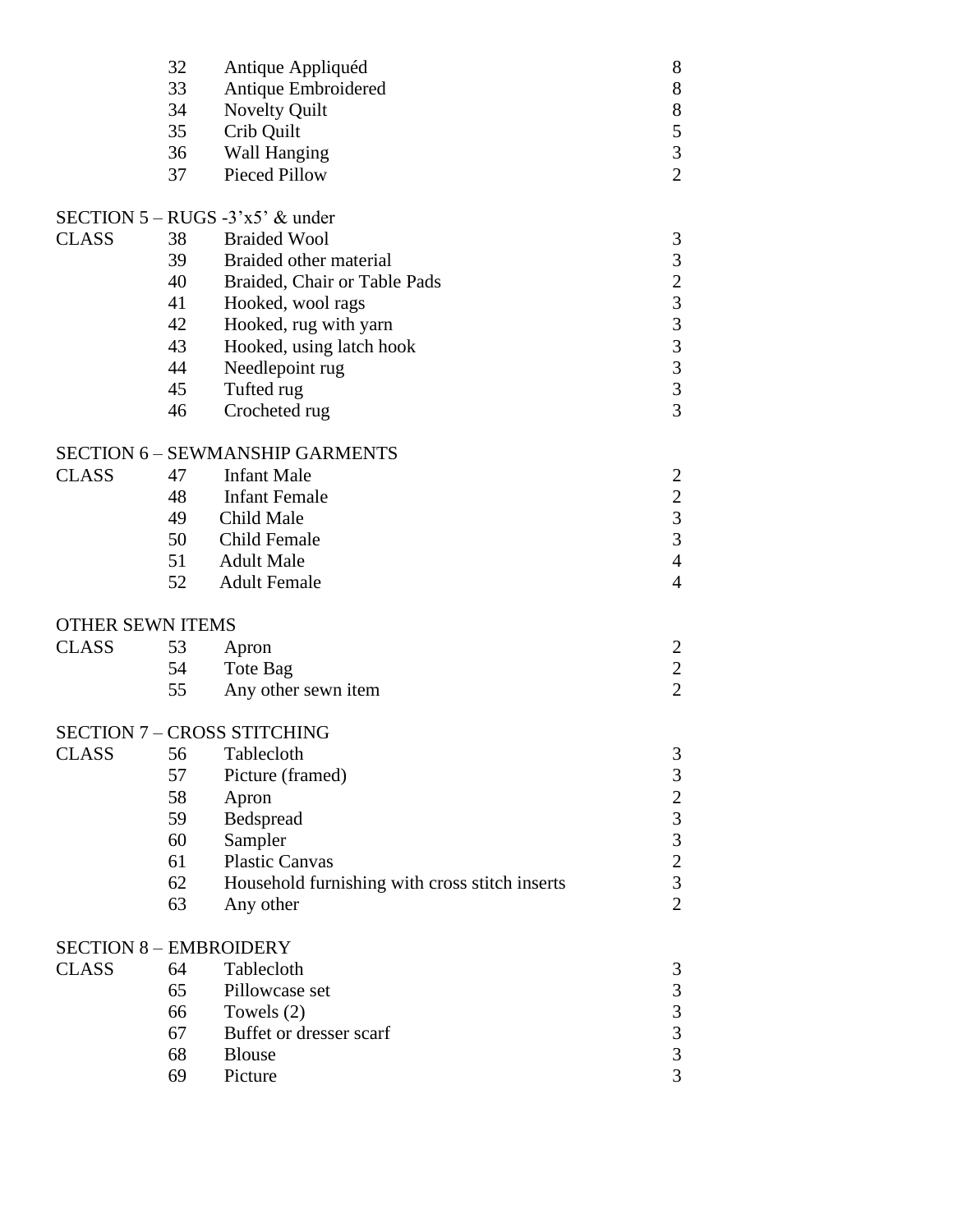### SECTION 9 – CREWEL

| <b>CLASS</b>                                    | 70  | Sampler                                  | 3                                          |
|-------------------------------------------------|-----|------------------------------------------|--------------------------------------------|
|                                                 | 71  | <b>Framed Picture</b>                    | $\overline{\mathbf{3}}$                    |
|                                                 | 72  | Wall hanging                             |                                            |
|                                                 | 73  | Pillow                                   | $\begin{array}{c} 3 \\ 3 \\ 2 \end{array}$ |
|                                                 | 74  | Any Other                                |                                            |
|                                                 |     |                                          |                                            |
| <b>SECTION 10 - TATTING</b>                     |     |                                          |                                            |
| <b>CLASS</b>                                    | 75  | Table linens, solid, one thread          | $\overline{\mathcal{A}}$                   |
|                                                 | 76  | Handkerchief (2) trimmed                 |                                            |
|                                                 | 77  | Doily                                    | $\begin{array}{c} 3 \\ 3 \\ 3 \end{array}$ |
|                                                 | 78  | Collar                                   |                                            |
|                                                 | 79  | Any other                                |                                            |
|                                                 |     |                                          |                                            |
| <b>SECTION 11 - TUFTING</b>                     |     |                                          |                                            |
| <b>CLASS</b>                                    | 80  | Pillow                                   | $\overline{c}$                             |
|                                                 | 81  | Chair Pad (seat or back)                 | $\overline{2}$                             |
|                                                 |     |                                          |                                            |
| <b>SECTION 12 - NEEDLEPOINT</b><br><b>CLASS</b> | 82  |                                          |                                            |
|                                                 |     | Wall hanging                             | $\mathfrak{Z}$                             |
|                                                 | 83  | Tote Bag                                 |                                            |
|                                                 | 84  | Pillow                                   | $\begin{array}{c} 3 \\ 3 \\ 3 \end{array}$ |
|                                                 | 85  | Any other                                |                                            |
| <b>SECTION 13 - BARGELLO</b>                    |     |                                          |                                            |
| <b>CLASS</b>                                    | 86  | Pillow                                   | $\overline{c}$                             |
|                                                 | 87  | Tote Bag or pocketbook                   | $\sqrt{2}$                                 |
|                                                 | 88  | <b>Belts</b>                             | $\overline{2}$                             |
|                                                 |     |                                          |                                            |
| <b>SECTION 14 - MACRAME</b>                     |     |                                          |                                            |
| <b>CLASS</b>                                    | 89  | <b>Plant Hanger</b>                      | $\overline{2}$                             |
|                                                 | 90  | <b>Belt</b>                              | $\overline{c}$                             |
|                                                 | 91  | Any other                                | $\overline{2}$                             |
|                                                 |     |                                          |                                            |
| <b>SECTION 15 - STENCILING</b>                  |     |                                          |                                            |
| <b>CLASS</b>                                    | 92  | <b>Box</b>                               | $\overline{2}$                             |
|                                                 | 93  | <b>Stenciling on Fabric</b>              | $\overline{c}$                             |
|                                                 | 94  | Pillow                                   | $\frac{2}{2}$                              |
|                                                 | 95  | <b>Metal Object</b>                      |                                            |
|                                                 | 96  | <b>Boston</b> rocker                     | 5                                          |
|                                                 | 97  | Any other                                | $\overline{2}$                             |
|                                                 |     |                                          |                                            |
|                                                 |     | <b>SECTION 16 - WEAVING/BASKETMAKING</b> |                                            |
| <b>CLASS</b>                                    | 98  | Solid machine weaving                    | 5                                          |
|                                                 | 99  | Patterned machine weaving                | 5                                          |
|                                                 | 100 | Weaving, hand loom (linen or wool)       |                                            |
|                                                 | 101 | Chair caning                             | $\begin{array}{c} 3 \\ 3 \\ 3 \end{array}$ |
|                                                 | 102 | Basket (wood or rush)                    |                                            |
|                                                 | 103 | Basket (any other)                       | $\overline{3}$                             |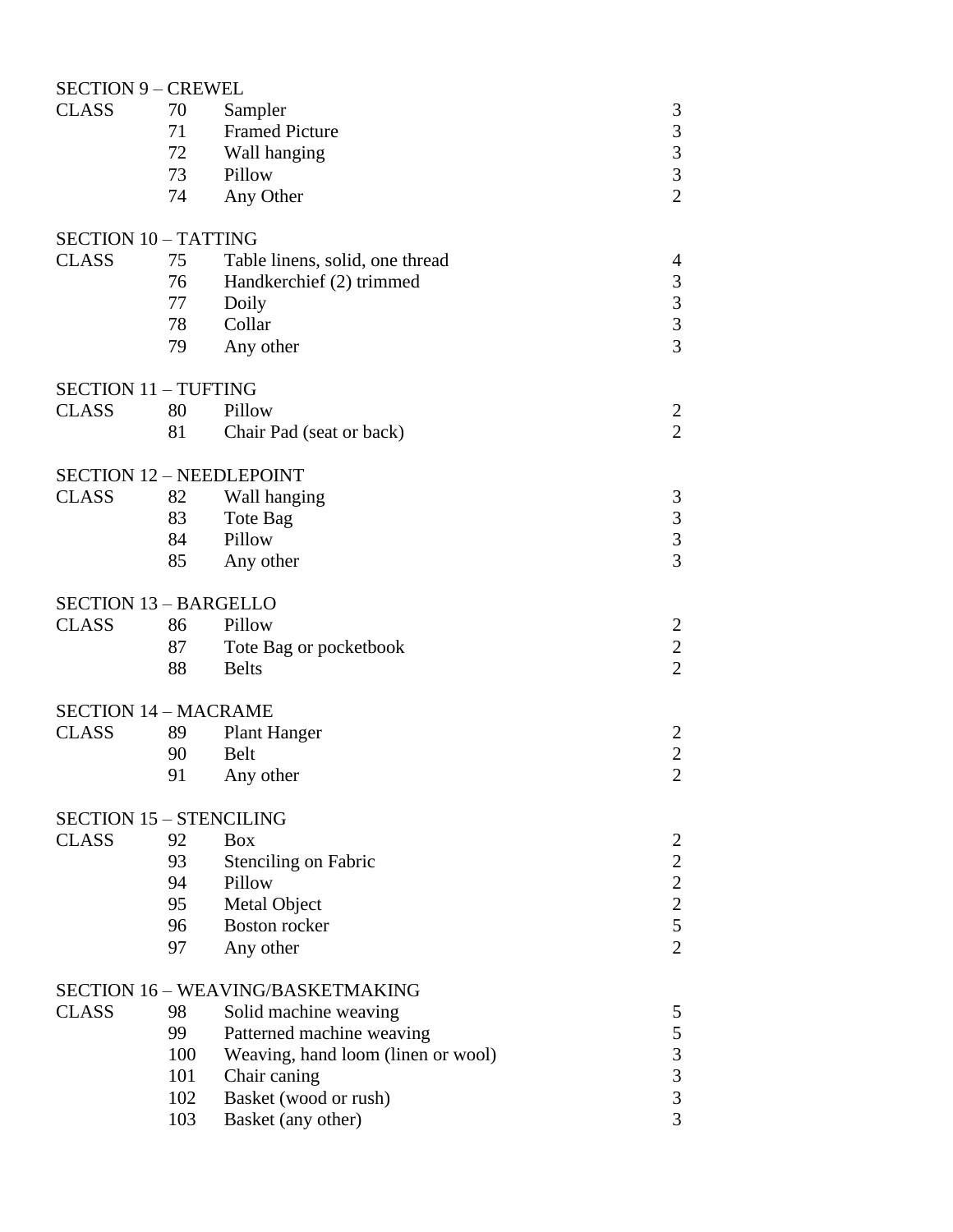### SECTION 17 – DOLLS & ANIMALS

| <b>CLASS</b> | 104 | Stuffed toy (crochet)                        |                                                 |
|--------------|-----|----------------------------------------------|-------------------------------------------------|
|              | 105 | Yarn animal or doll                          |                                                 |
|              | 106 | Fabric animal or doll                        |                                                 |
|              | 107 | Stocking doll or animal                      | $2222$<br>$222$<br>$22$                         |
|              | 108 | Authentic reproduction doll clothes on model |                                                 |
|              | 109 | Modern doll clothes on model                 |                                                 |
|              | 110 | Puppet                                       |                                                 |
|              | 111 | Bottle doll                                  | $\frac{2}{2}$                                   |
|              | 112 | Clothes pin doll                             |                                                 |
|              | 113 | Any other toy craft                          | $\overline{c}$                                  |
|              |     | <b>SECTION 18 – WOODWORKING</b>              |                                                 |
| <b>CLASS</b> | 114 | Cradle                                       | 3                                               |
|              | 115 | Chair or stool                               |                                                 |
|              | 116 | Child's wooden toy                           |                                                 |
|              | 117 | Jewelry Box                                  | $3222$<br>$232$<br>$22$                         |
|              | 118 | <b>Picture Frame</b>                         |                                                 |
|              | 119 | Cabinets                                     |                                                 |
|              | 120 | Lathe turned item                            |                                                 |
|              | 121 | Article made with clothes pins               |                                                 |
|              | 122 | Any other article                            | $\overline{c}$                                  |
|              |     | <b>SECTION 19 – DECORATIVE ARTS</b>          |                                                 |
| <b>CLASS</b> | 123 | Punched tin item                             | 3                                               |
|              | 124 | Painted wooden animal                        |                                                 |
|              | 125 | Any other painted wooden item                | $\begin{array}{c} 2 \\ 2 \\ 3 \\ 2 \end{array}$ |
|              | 126 | Handmade lamp                                |                                                 |
|              | 127 | Christmas tree decoration                    |                                                 |
|              | 128 | Other holiday decoration                     |                                                 |
|              | 129 | Floral arts                                  | $\overline{c}$                                  |
|              |     | <b>SECTION 20 - MISCELLANEOUS</b>            |                                                 |
| <b>CLASS</b> |     | 130 Candlewick Pillow                        | $\overline{c}$                                  |
|              | 131 | Any other candle wicking                     | $\overline{\mathbf{c}}$                         |
|              | 132 | Covered cardboard hat or bandbox             |                                                 |
|              | 133 | Any hand beaded item                         |                                                 |
|              | 134 | Leather stamped                              |                                                 |
|              | 135 | Leather carved                               | $2222$<br>$225$                                 |
|              | 136 | Tie dye                                      |                                                 |
|              | 137 | Article made with iron                       |                                                 |
|              | 138 | Handmade jewelry                             | 5                                               |
|              | 139 | Paper art                                    | $\overline{c}$                                  |